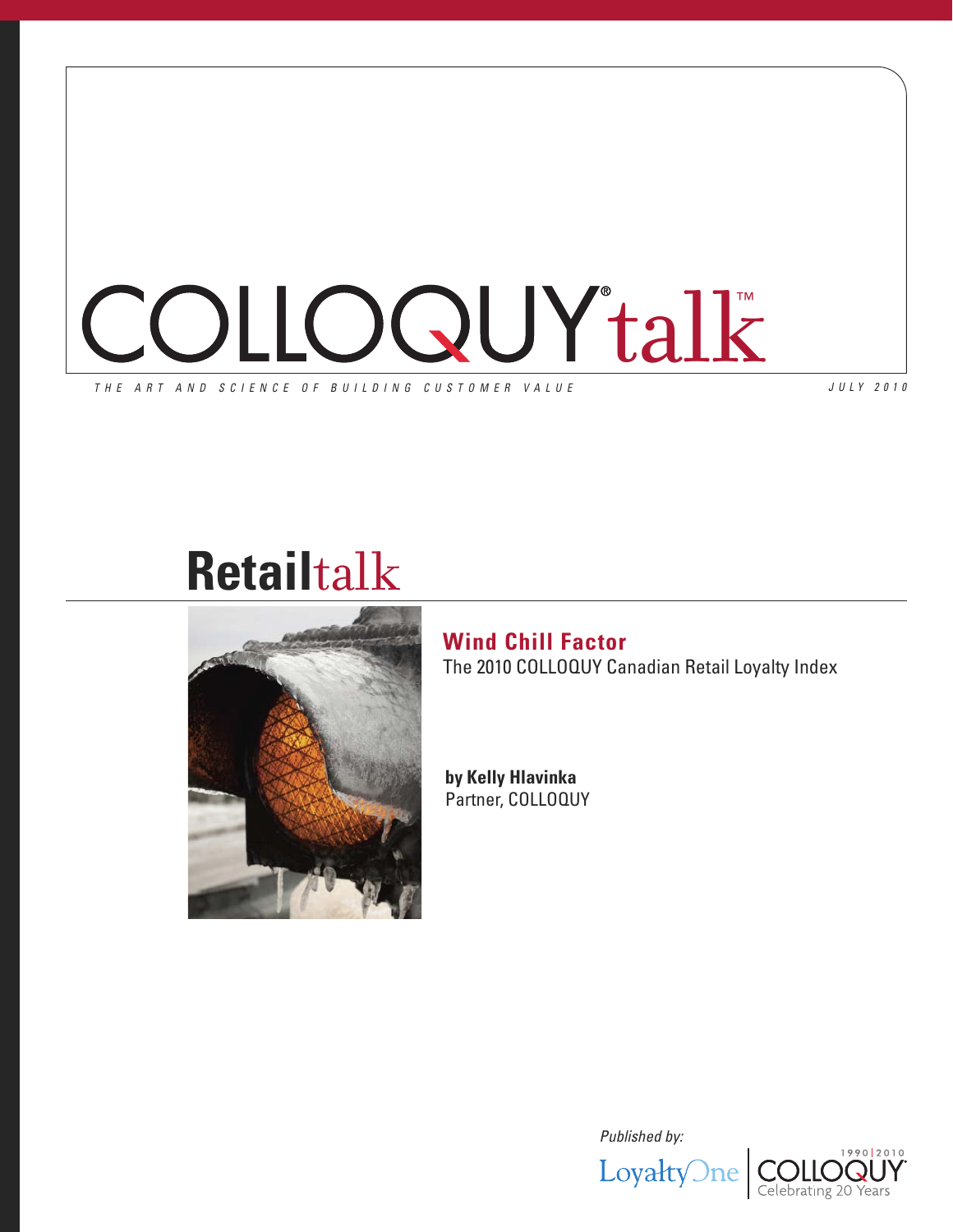## *Wind Chill Factor*

*T H E 2 0 1 0 C O L L O Q U Y C A N A D I A N R E T A I L L O Y A L T Y I N D E X*



### *Introduction*

As a retailer, you know how *you* define loyal behavior. But, do you know how your customers define loyalty? Perhaps more important, do you know how loyal your most frequent customers really feel toward your retail banner?

These are among the questions that COLLOQUY sought to answer with our inaugural Canadian COLLOQUY Retail Loyalty Index study of 3,500 Canadians.

As we slowly recover from the Great Recession, we're seeing the residual effects of the eco nomic storm that chilled commerce around the world—including, of course, consumer activity in North America. The chill obviously affected consumer spending and transaction levels. But, the COLLOQUY Retail Loyalty Index reveals that it also affected the consumers' self-professed loyalty to individual retail brands. In short, many consumers driven by a need for frugality and prudence shifted their proclaimed loyalties to the low-price leaders in Canada.

The good news is that the Great Recession did not slam the Canadian economy as hard as its counterpart in the United States. But Canadian retailers still struggled to keep their customers and to attract new ones. In 2009, Canada's jobless rate as a percentage of the labor force remained lower than in the U.S., reaching a high of 8.7% in August 2009, according to Statistics Canada, easing to 8.4% by the end of 2009. The rate in the U.S., as measured by U.S. Bureau of Labor Statistics, was 9.7% in August and 10.0% in December.

Similarly, the loyalty shift toward the low-price retailers and discounters was not as pronounced in Canada as it was in the 2010 COLLOQUY U.S. Retail Loyalty Index study of 3,500 Americans.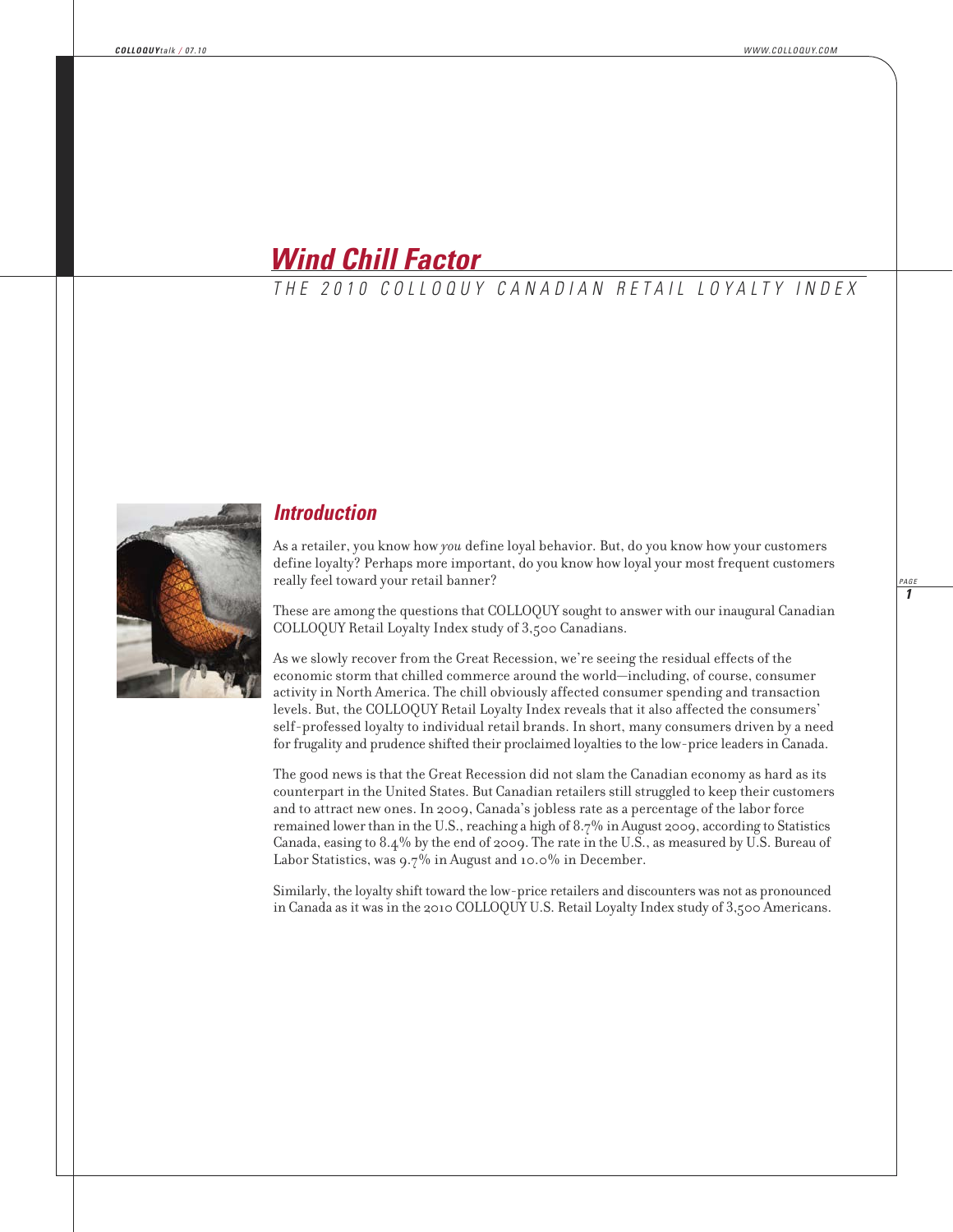#### *Perspective and Future*

The COLLOQUY Retail Loyalty Index debuted in 2008 with a focus on U.S. loyalty patterns, and the study was conducted again in early 2010—with U.S. results published under the title "RetailTalk: What Price Loyalty?" and Canadian results published in this white paper. These tracking studies reveal the differences in how consumers define loyalty and how their loyalties have shifted under recessionary pressure. They also show that Canadian retailers may yet feel the same level of impact, and the same level of severe challenges in retaining customer loyalty, experienced by their U.S. counterparts.

In "RetailTalk: What Price Loyalty?", we found that price was king in terms of driving loyalty in the U.S., with brands built on low prices rocketing to the top in nearly every studied category. This was a marked change from the findings of our 2008 COLLOQUY U.S. Retail Loyalty Index, conducted when economic conditions were more temperate.

This, our first published COLLOQUY Canadian Retail Loyalty Index, shows that the 2010 news in Canada is much better for retailers who have built loyalty to their brands with a more diversified approach than simply promising the lowest price. While the likes of Walmart and Costco have been making notable inroads into Canada, they are not yet winning the hearts and minds of Canadian consumers as we saw in our 2010 results in the States.

The reason for the difference is four-fold:

- **As noted previously, the recession has not hit Canada as hard as it hit the U.S., and recovery may well be swifter in Canada.** Earlier this year, the Bank of Canada forecast 3% growth of the Canadian economy in 2010 fueled by consumer spending, versus a 2.4% contraction in 2009.
- **The major U.S. discount brands are still in the early stages in their growth in Canada.** The discounters have not scored clear victories in the battle for the hearts, minds and wallets of consumers. Instead, despite the gains of discounters in a very tough economy, many wellestablished brands have managed to maintain their hold on customer loyalty.
- **Canadian retailers have been active in the discount game for some time now, already pushing toward the need for greater value.** While Walmart Supercenters are less developed in Canada than in the States, discount is not. In fact, by some estimates, as much as  $30\%$  of grocery retail revenues in Ontario are driven by discount formats. And, Canadian retailers, particularly in Grocery, have employed savvy management of a range of banners to appeal to segments of various levels of price sensitivity. The net effect is that the price differential between the traditional brands and the discount brands is much smaller than between similar types of brands in the States.
- **Canadian consumers are more aware of the potential of loyalty program rewards in better enduring tough economic times,** thanks to the more mature loyalty environment, borne of a long familiarity with currency-based programs.

That said, the well-established long-time leaders among Canadian retail brands must be mindful of the encroachment of the discounters (their own discount banners included) and heightened price sensitivity—and they must be vigilant. As seen in the COLLOQUY Canadian Retail Loyalty Index results the Grocery and Personal Care sectors, Canadian retailers can view the consumer responses as heartening news as consumers report greater stability of loyalty to traditional brands than in the U.S.

But more importantly, they must view it as a rallying cry. For example, the wind chill effect of Walmart's "Every Day Low Prices" (EDLP) threatens to grow in intensity. And, if that message is expanded with a more cohesive focus on grocery and health and wellness categories, the cooling effect on Canadian consumer loyalties could grow even further. Fighting back in a strategic manner may become the order of the day. Walmart Canada grew sales by 4.9% in Q1 2010, in large part due

*This, our first published COLLOQUY Canadian Retail Loyalty Index, shows that the 2010 news in Canada is much better for retailers who have built loyalty to their brands with a more diversified approach than simply promising the lowest price.*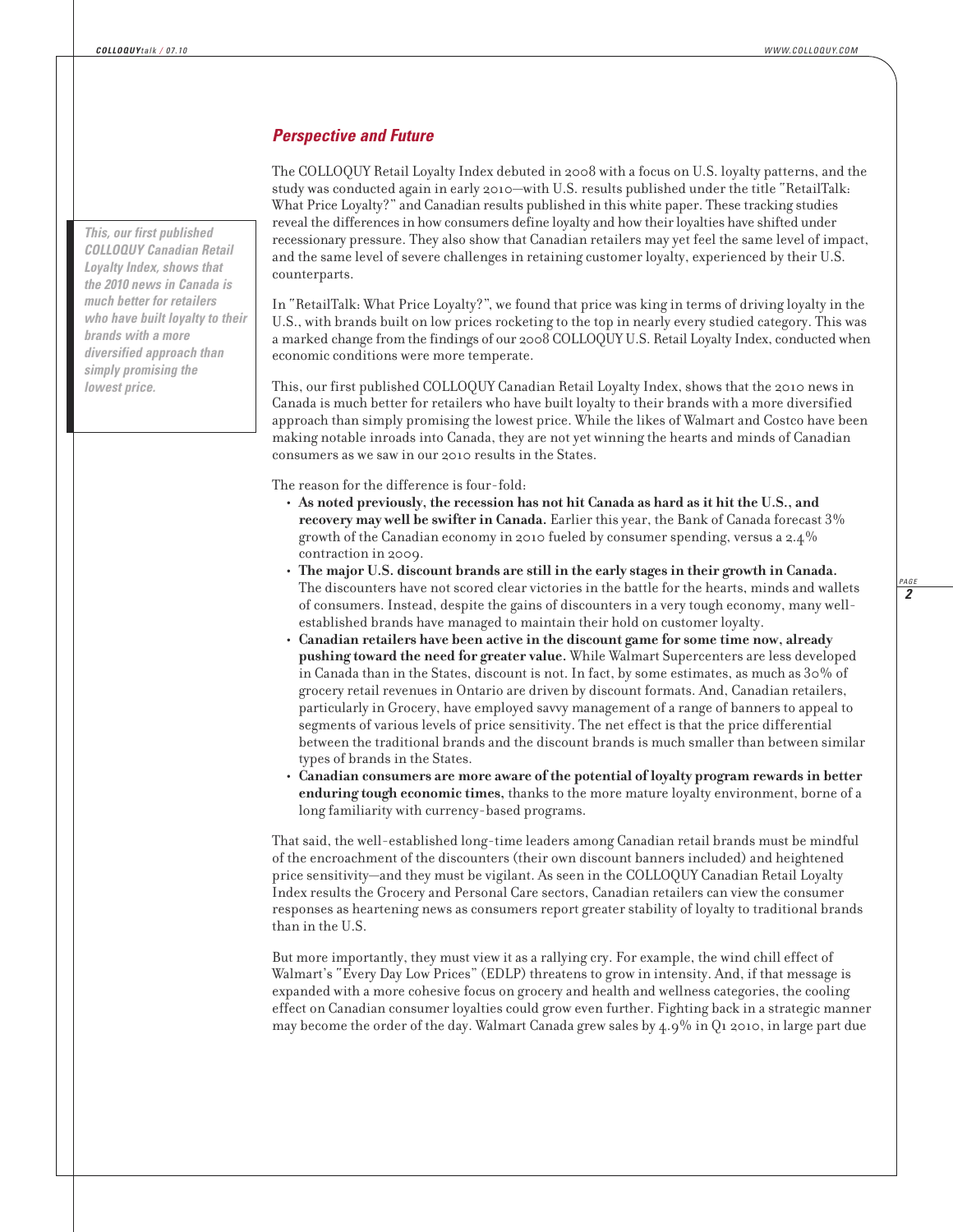*Keeping the results of the 2010 COLLOQUY Canadian Retail Loyalty Index in mind, retailers can—and must continue the loyalty strategies that have served them well and develop even moreinnovative loyalty initiatives for the marketplace as we move slowly out of the recession.*

to expansion of Supercenters (American spelling and all—with 32 more than in Q1 2009—and more than that planned for 2010), as Doug McMillon, President and CEO of Wal-Mart International, noted in Wal-Mart Stores' Q1 2010 earnings call. "This is twice that of the market and represents a record high in market share, according to Statistics Canada data," he said. This shows that—without continued vigilance—the discount approach will be making more strides in the Canadian marketplace. So, how do Canadian retailers maintain and deepen customer loyalty in the face of savvy and formidable competitors trying to take a bigger chunk of their business?

Keeping the results of the 2010 COLLOQUY Canadian Retail Loyalty Index in mind, retailers can—and must—continue the loyalty strategies that have served them well and develop even more-innovative loyalty initiatives for the marketplace as we move slowly out of the recession. Retailers that maintain a customer-centric focus, that offer the right mix of service and selection, and that continue to sharpen their awareness of their customers' needs, can succeed without simply arming themselves for a price war in which, as the shifts indicated in our research confirms, even the winners will not return home unscathed.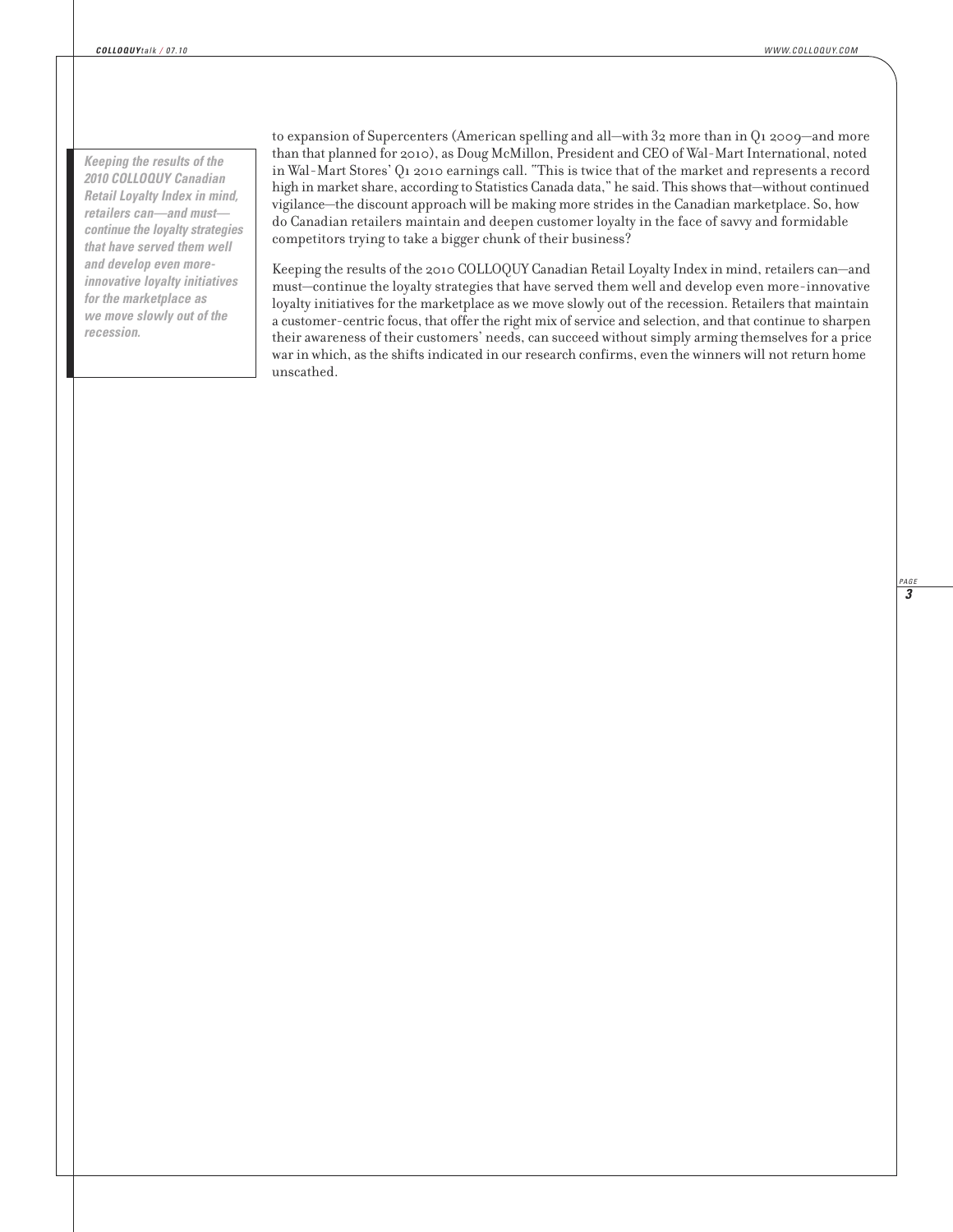## *Part I: Regional Loyalty Ratings*

The COLLOQUY Canadian Retail Loyalty Index measures customer loyalty across Canada from the standpoint of four major geographic regions: Atlantic Canada (New Brunswick, Nova Scotia, Prince Edward Island, and Newfoundland and Labrador), Quebec, Ontario, and the West (Manitoba, Saskatchewan, Alberta and British Columbia).



Our survey walked respondents through an exploration of their attitudes and perceptions about retail brand loyalty. We took them through the following steps:

- First, we asked respondents to think about their own personal experiences with the retailers at which they shopped most often in the past three months.
- Next, we asked them to rank, on a scale of 1 to 10, their loyalty to each retailer; a rank of 1 meant "not loyal" and a rank of 10 meant "very loyal."
- We then tabulated a mean average for each retail category and the store formats within each category. We compared only those retailers with a meaningful sample size and frequency, slicing the data into the four regions detailed above.

The tables that follow detail two types of ranking:

- 1. Frequency, listing the retailers that survey respondents reported that they frequented most within the previous three months.
- 2.Loyalty, listing those retailers our survey respondents noted that they were most loyal to, which we term "Index Leaders," ranked according to the COLLOQUY Canadian Retail Index's mean loyalty scores.

We also explored how Canadian consumers defined loyalty. That is, what behaviors, in their eyes, demonstrate retail loyalty? Such behaviors can range from customers being willing to recommend, to customers dedicating wallet share to a particular retailer, to customers frequenting sales and promotions.

We surveyed consumers about four retail categories: Grocery, Personal Care, Department Store, and Mass Merchant. For the purposes of brevity and focus, this white paper concentrates on Grocery and Personal Care, where the trends are more incisive and more instructive. Exhibit 1 compiles the self-reported Frequency leaders and the COLLOQUY Retail Loyalty Index leaders in all four categories in all four regions.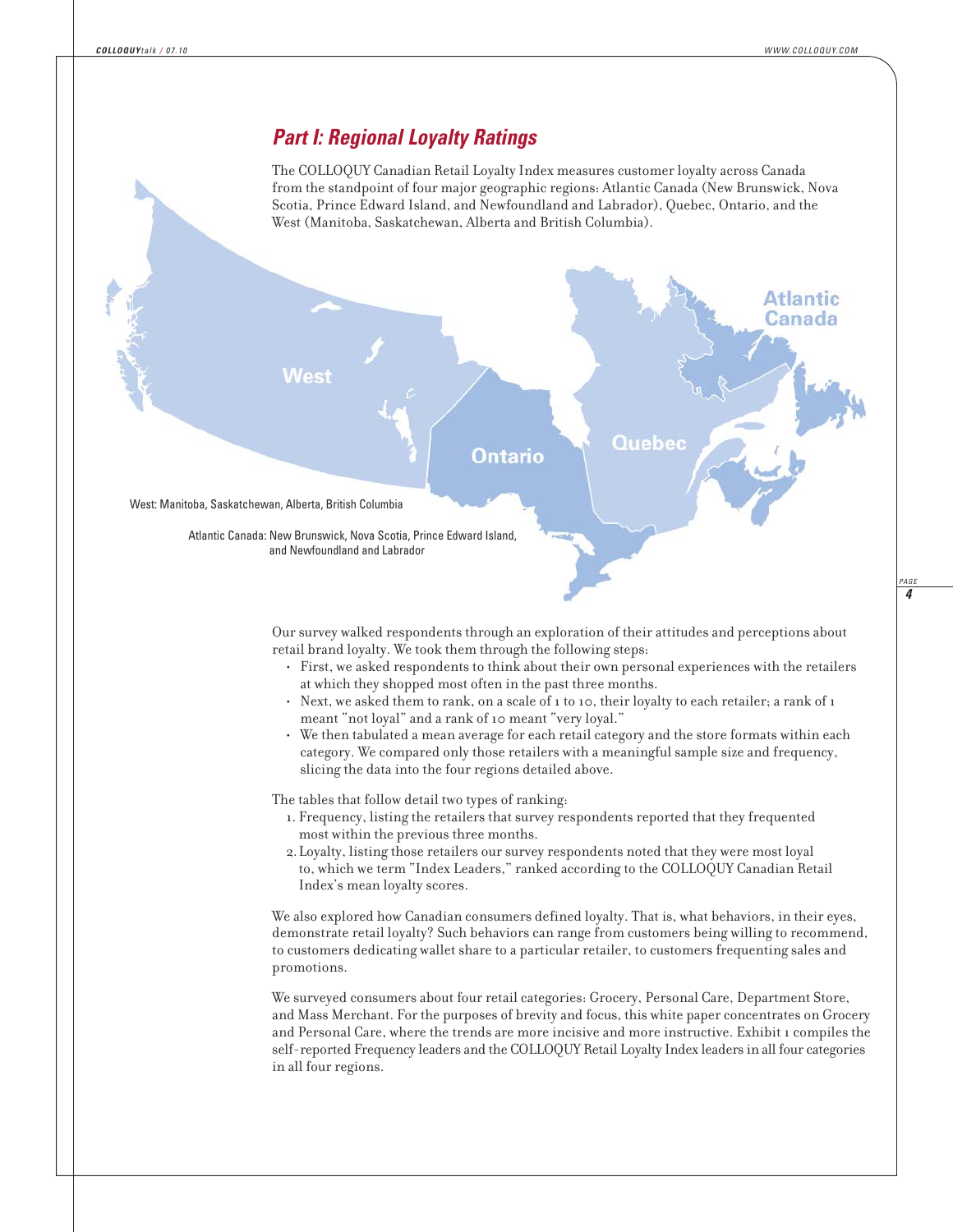## *Exhibit 1 Retailers Ranked by Purchase Frequency and Reported Loyalty, by Region*

|                                                                                              | <b>Most Frequent</b>          | <b>Index Leader</b>           | <b>Index</b> |  |  |  |
|----------------------------------------------------------------------------------------------|-------------------------------|-------------------------------|--------------|--|--|--|
| Atlantic Canada: Newfoundland and Labrador, New Brunswick, Prince Edward Island, Nova Scotia |                               |                               |              |  |  |  |
| Grocery                                                                                      | Sobeys                        | Sobeys                        | 8.5          |  |  |  |
| <b>Personal Care</b>                                                                         | Shoppers Drug Mart/Pharmaprix | Shoppers Drug Mart/Pharmaprix | 8.6          |  |  |  |
| <b>Department Store</b>                                                                      | Walmart                       | Walmart                       | 7.3          |  |  |  |
| <b>Mass Merchant</b>                                                                         | Walmart                       | Walmart                       | 7.4          |  |  |  |
| <b>Quebec</b>                                                                                |                               |                               |              |  |  |  |
| Grocery                                                                                      | <b>IGA</b>                    | <b>IGA</b>                    | 9.0          |  |  |  |
| Personal Care                                                                                | Jean Coutu (PJC)              | Jean Coutu (PJC)              | 8.6          |  |  |  |
| <b>Department Store</b>                                                                      | Walmart                       | <b>Canadian Tire</b>          | 8.1          |  |  |  |
| <b>Mass Merchant</b>                                                                         | Walmart                       | <b>Sears</b>                  | 8.1          |  |  |  |
| <b>Ontario</b>                                                                               |                               |                               |              |  |  |  |
| Grocery                                                                                      | <b>Nofrills</b>               | Zehrs                         | 8.9          |  |  |  |
| <b>Personal Care</b>                                                                         | Shoppers Drug Mart/Pharmaprix | <b>Zellers</b>                | 8.4          |  |  |  |
| <b>Department Store</b>                                                                      | Walmart                       | Sears/Zellers (tie)           | 7.8          |  |  |  |
| <b>Mass Merchant</b>                                                                         | Walmart                       | The Bay                       | 7.9          |  |  |  |
| West: Manitoba, Saskatchewan, Alberta, British Columbia                                      |                               |                               |              |  |  |  |
| Grocery                                                                                      | Safeway                       | Costco                        | 8.8          |  |  |  |
| Personal Care                                                                                | Walmart                       | Costco                        | 8.6          |  |  |  |
| <b>Department Store</b>                                                                      | Walmart                       | Canadian Tire                 | 8.2          |  |  |  |
| <b>Mass Merchant</b>                                                                         | Walmart                       | <b>Canadian Tire</b>          | 7.8          |  |  |  |

• Which of the following retailers have you purchased from in the past 3 months? Please select all that apply.<br>• And from which retailer do you purchase **[type of product]** most often? Please select one only.<br>• Thinking ab

A quick glance at Exhibit 1 shows Walmart surfacing at the top of a range of regions and retail formats. In the Grocery and Personal Care sectors, there is a useful story, one with a happy ending so far for traditional retailers in these formats. But, nevertheless, that story is a cautionary tale.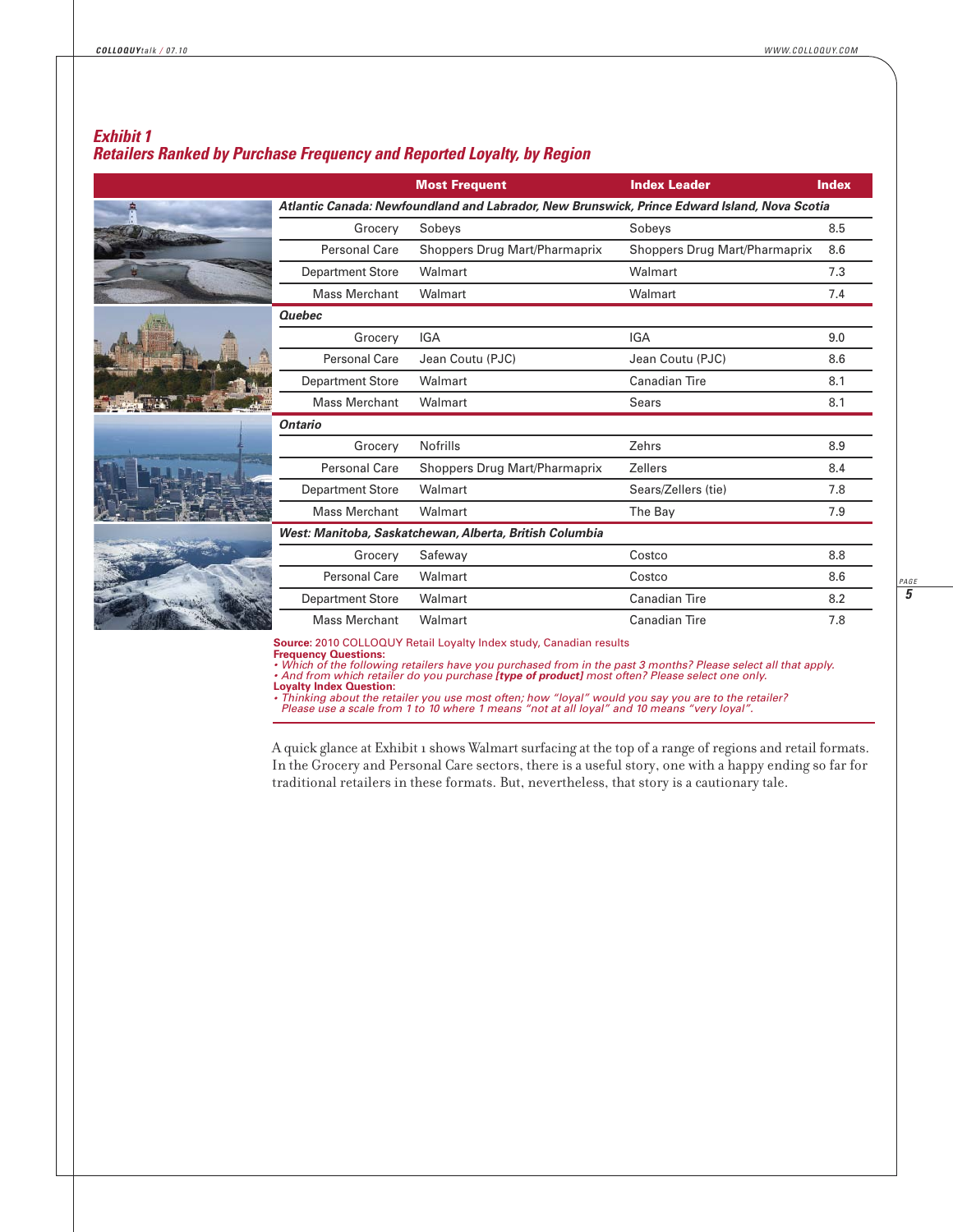#### *Retail Index 1: Grocery Retailers*

#### *Exhibit 2*

#### *Grocers Ranked by Purchase Frequency and Reported Loyalty, by Region*

|  | <b>Rank</b>    | <b>Most Frequent</b>                                                                         |       | <b>Index Leader</b>                               | <b>Index</b> |  |
|--|----------------|----------------------------------------------------------------------------------------------|-------|---------------------------------------------------|--------------|--|
|  |                | Atlantic Canada: Newfoundland and Labrador, New Brunswick, Prince Edward Island, Nova Scotia |       |                                                   |              |  |
|  |                | Sobeys                                                                                       |       | Sobeys                                            | 8.5          |  |
|  | $\overline{2}$ | <b>Atlantic Superstore</b>                                                                   |       | <b>Atlantic Superstore</b>                        | 8.4          |  |
|  |                | <b>Quebec</b>                                                                                |       |                                                   |              |  |
|  |                | <b>IGA</b>                                                                                   |       | <b>IGA</b>                                        | 9.0          |  |
|  | $\overline{2}$ | Métro                                                                                        |       | Loblaws                                           | 8.6          |  |
|  | 3              | Super C                                                                                      | tiel  | Maxi<br>Métro                                     | 8.4<br>8.4   |  |
|  |                | <b>Ontario</b>                                                                               |       |                                                   |              |  |
|  |                | <b>Nofrills</b>                                                                              |       | Zehrs                                             | 8.9          |  |
|  | $\overline{2}$ | Métro                                                                                        |       | <b>Food Basics</b>                                | 8.5          |  |
|  |                | <b>Food Basics</b>                                                                           |       | Sobeys                                            | 8.4          |  |
|  |                | West: Manitoba, Saskatchewan, Alberta, British Columbia                                      |       |                                                   |              |  |
|  |                | Safeway                                                                                      |       | Costco                                            | 8.8          |  |
|  | $\overline{2}$ | Real Canadian Superstore (RCSS)                                                              | tie l | <b>Real Canadian Superstore (RCSS)</b><br>Safeway | 8.5<br>8.5   |  |
|  | 3              | Save-On-Foods                                                                                |       | Save-On-Foods                                     | 8.4          |  |

**Source:** 2010 COLLOQUY Retail Loyalty Index study, Canadian results

**Frequency Questions:**

• Which of the following retailers have you purchased from in the past 3 months? Please select all that apply.<br>• And from which retailer do you purchase **groceries** most often? Please select one only. **Loyalty Index Question:**

*• Thinking about the grocery retailer you use most often; how "loyal" would you say you are to the grocer? Please use a scale from 1 to 10 where 1 means "not at all loyal" and 10 means "very loyal".*

#### *The Retail Landscape*

The Canadian grocery landscape is characterized by well-established retailers with considerable representation across the country, including Loblaws, Sobeys, Metro and Safeway. These retail powerhouses also operate multiple retail banners in each region and in each price category, such as low-price warehouse formats. As noted previously, Canadian grocers have been deploying the everyday low price (EDLP) approach more aggressively and for a longer time than American grocers.

Many of these chains enjoy customer loyalty and regional pride, even for the foreign-owned franchises. Safeway, for instance, is an American-owned grocer that has earned status as a Canadian icon given its generations-long presence in the country.

Canadian grocery store footprints are generally less fragmented than the footprints of U.S. grocers. Much of the Canadian population is centered in urban areas, and the existing grocers are wellensconced within those centers. New players are left with location challenges, forced to establish their square footage in the suburbs. With existing low-price options close by, consumers are less inclined to go out of their way for the newer price options. These factors make potential incursion from the outside a bit tougher, but hardly impossible.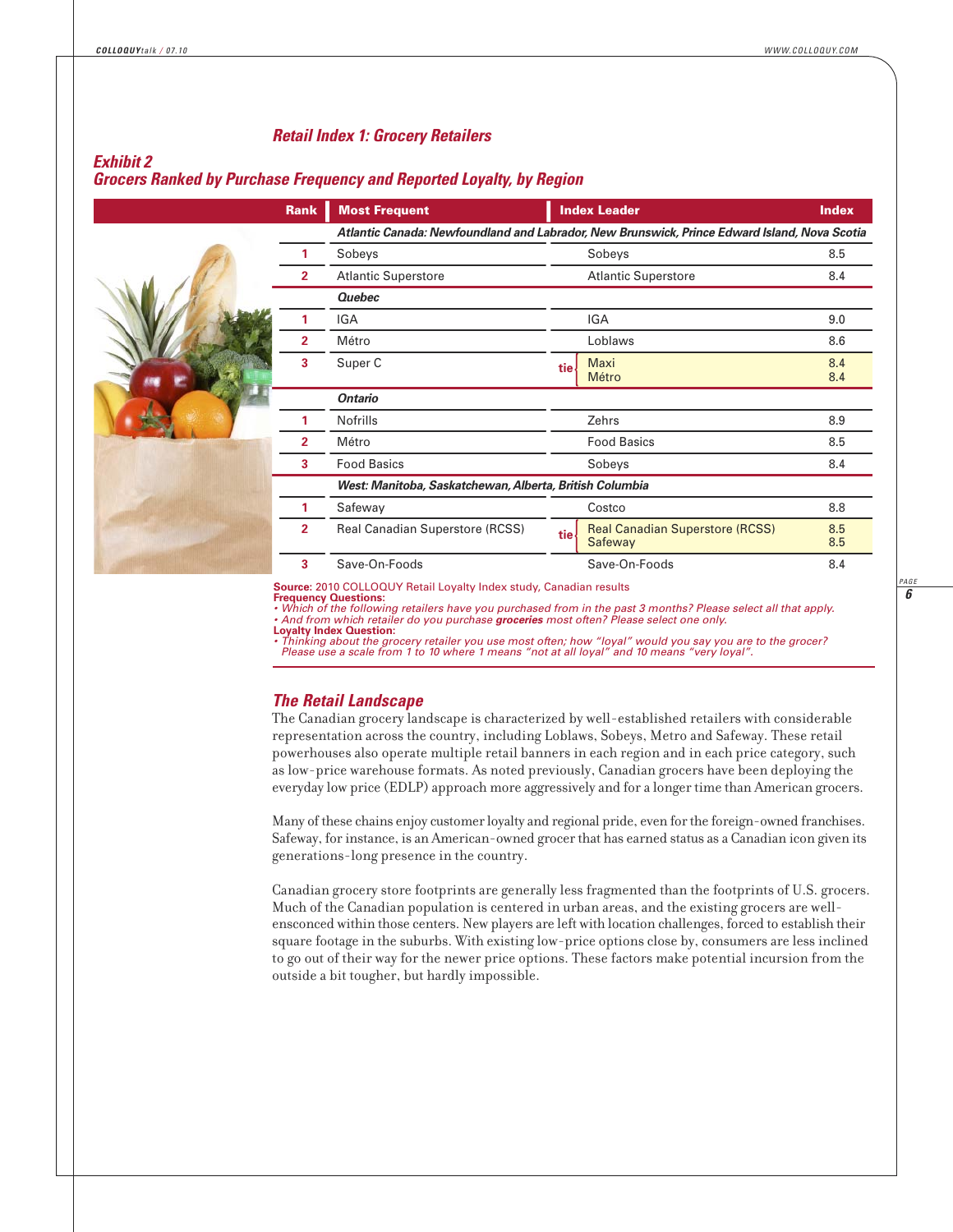*Our 2009 SegmentTalk study, "The Canadian Difference," showed that an astounding 93.6% of respondents claim to participate in a loyaltymarketing program—a penetration rate nearly 40 percentage points higher than the U.S. survey response. This finding confirms the maturity of the loyalty business in Canada.*

For example, note the progress Costco is making in the West, taking the top position as a COLLOQUY Retail Loyalty Index leader. In the West, two grocers have been traditionally strong: Overwaitea Food Group—whose banners include Overwaitea, PriceSmart Foods and Save-On-Foods (the latter of which appeared in the top three in terms of self-reported Frequency), and Safeway, with its slogan "Thousands of Everyday Lower Prices." Pricing powerhouse Real Canadian Superstore (RCSS) ranked well in both self-reported Frequency and as a Loyalty Index leader in our study, but if lowprice chain Costco—a powerhouse in the States—adds store locations, its impressive performance in establishing customer loyalty will begin to push the brand higher in the Frequency rankings. Given Costco's business model—a membership fee to join and bulk purchases that would suppress the need for frequent store visits in some categories—would a bigger presence pull business—and loyalty—from the traditional grocers and low-price banners?

#### *The Role of Loyalty Strategies*

Canadian retail benefits from a more mature loyalty marketplace than that in the U.S. While the U.S. marketplace is dominated by proprietary programs, Canada is dominated by a true national multimerchant coalition loyalty program, the *AIR MILES Reward Program*, and a strong partner airline program in *Aeroplan*. In addition to these programs, storied proprietary programs such as the *Canadian Tire Money* program (introduced in 1957) contribute to loyalty program savvy among consumers. Our 2009 Loyalty Demographics study, "SegmentTalk: The Canadian Difference," showed that an astounding 93.6% of respondents claim to participate in a loyalty-marketing program—a penetration rate nearly 40 percentage points higher than the U.S. survey response. This finding confirms the maturity of the loyalty business in Canada—and certainly that maturity benefits the Grocery category, as well.

Sobeys, for instance, has multiple stakes in loyalty-program strategies, with its Ontario-based *Club Sobeys* program, in which members earn points redeemable for in-store discounts and can convert *Club Sobeys* points to *Aeroplan* points, if desired. In the Atlantic provinces, Sobeys is a sponsor of the *AIR MILES Reward Program*. IGA in Quebec, Metro in Ontario and Safeway in the Western provinces are *AIR MILES* sponsors, as well.

Loblaws' *PC Points* program (with related initiatives like the *PC Insider's Club*) is run through its various banners. Other significant programs include the *Save-On-More* program from Save-On-Foods (points redeemable from a merchandise catalog). What's more, two new loyalty program launches have been announced in the last several weeks: Metro intends to launch a stand-alone program in Quebec called *metro&moi*. And, Walmart Canada announced a new discount-based program in which customers can earn a 1.25% discount on purchases made on the Walmart Mastercard.

The common thread of such efforts is Canadian grocers' access to data, and their use of such data to preserve customers' business. American grocers have typically been less aggressive in leveraging the data that's at their disposal.

#### *The Results*

As we look at the COLLOQUY Retail Loyalty Index rankings within the Grocery sector (shown in Exhibit 2), we see some interesting stories playing out. In Ontario, for example, we see price as a significant driver of consumer's self-reported loyalty. Chains that emphasize low prices—such as Zehrs (a Loblaws banner) and Food Basics (a Metro banner)—are at the top of the COLLOQUY Retail Loyalty Index leader list in Ontario. This result suggests that price is exerting a bigger influence on customer loyalty in Ontario than in other regions. For further evidence, low-price brands also took the top two spots in self-reported Frequency in Ontario.

Another leverage point for big-box discounters may lie in the East, where Sobeys and Atlantic Superstore (a Loblaws banner) are dominant. In fact, in Atlantic Canada, no grocer surfaced as the clear third-place COLLOQUY Retail Loyalty Index leader or the third-place self-reported Frequency leader, and the very lack of shopping alternatives may leave room for encroachment by newcomers, which may in part explain Loblaws' recent introduction of Nofrills stores into Atlantic Canada.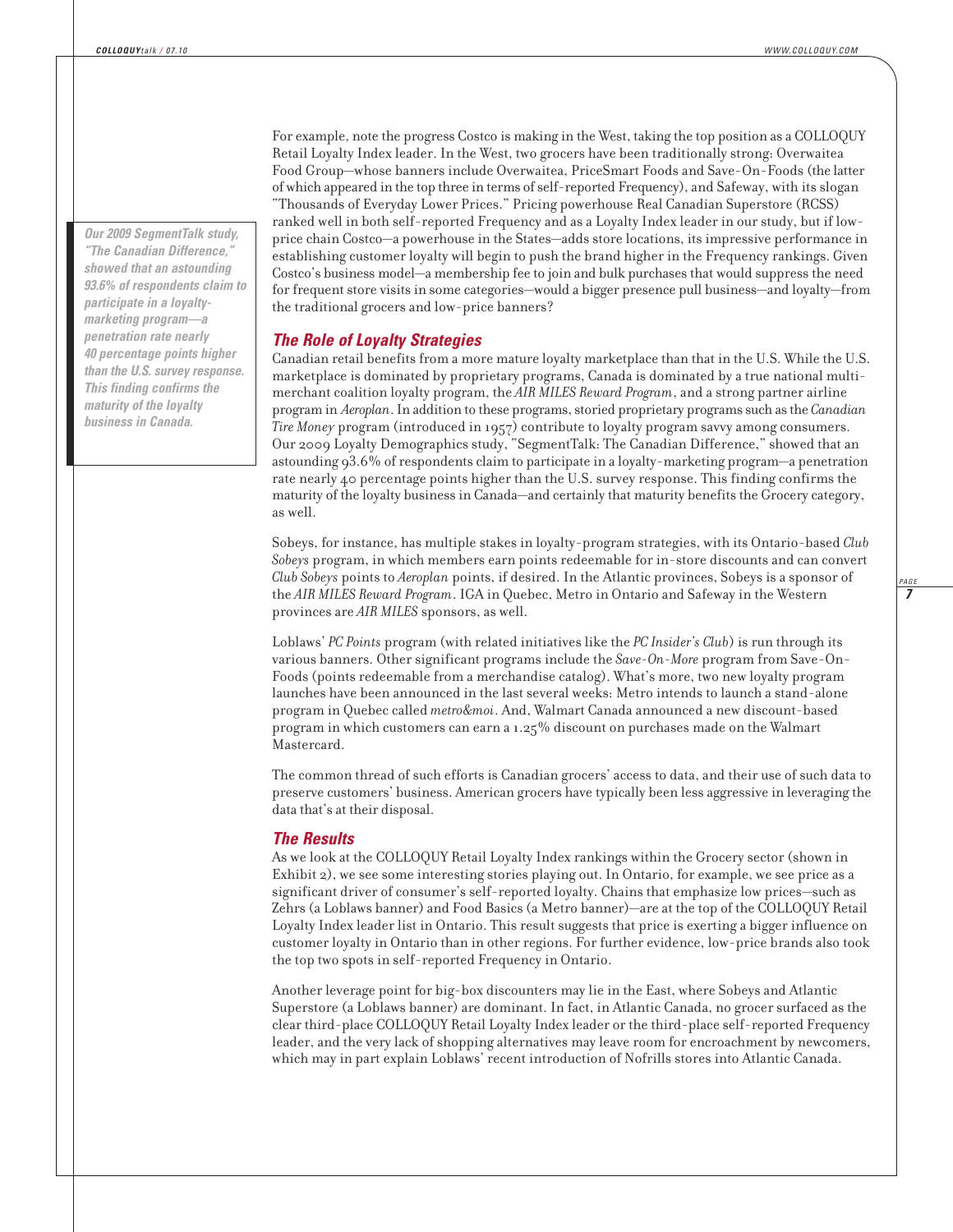Still, the strength of the traditional brands—Sobeys in Atlantic Canada and IGA and Loblaws in Quebec (where Costco and its Price Club banner play a big role)—with some of them *gaining* ground in the recession, shows the power of continued vigilance and relying on brand strengths to continue to satisfy customers.

**Atlantic Canada.** Sobeys, well-established in the eastern provinces, ranked at the top both as a COLLOQUY Retail Loyalty Index leader and as the self-reported Frequency leader. Atlantic Superstore, which also maintains a strong position in Atlantic Canada, ranked second in both categories.

**Quebec.** IGA was the clear leader in both the COLLOQUY Retail Loyalty Index and in selfreported Frequency in this province. Loblaws took the second loyalty ranking, while Metro tied with Maxi (a price-based big-box format) for third.

**Ontario.** Zehrs (a regional Loblaws banner) was the COLLOQUY Retail Loyalty Index leader in this province, followed by Food Basics and Sobeys. In self-reported Frequency, low-price brand Nofrills in the number-one position, followed by Metro in second and Food Basics in third.

**West.** In the western provinces, the spotlight shines on Costco's number-one position as the COLLOQUY Retail Loyalty Index leader. Safeway and Real Canadian Superstore (RCSS) tied for second (and placed one-two in self-reported Frequency).

So—in Ontario—it seems that the battle for customer loyalty is shifting more to a greater emphasis on price. And Canadian grocers continue to pay attention, using their bargain banners—and the groundwork they laid in reducing the price differential between traditional formats and price-leader formats—to maintain market share as invaders from the south like Walmart and Costco slowly make their presence felt.

Value is clearly top of mind among grocery consumers. When we correlated shoppers with high willingness to recommend (one standard way of gauging loyalty) with what drives those consumers' loyalty, value for money and product quality topped all other loyalty drivers in this year's COLLOQUY Retail Loyalty Index study. Lagging behind were a pleasant store environment and helpful and knowledgeable staff.

It's too early in the recovery to speculate whether consumers will continue to push price to the top their priority list when determining their loyalty, but COLLOQUY will keep an eye on this trend in the months ahead, and long-time Canadian brand leaders would be wise to do the same.

*When we correlated shoppers with high willingness to recommend (one standard way of gauging loyalty) with what drives those consumers' loyalty, value for money and product quality rose definitely above other loyalty drivers in this year's COLLOQUY Retail Loyalty Index study.*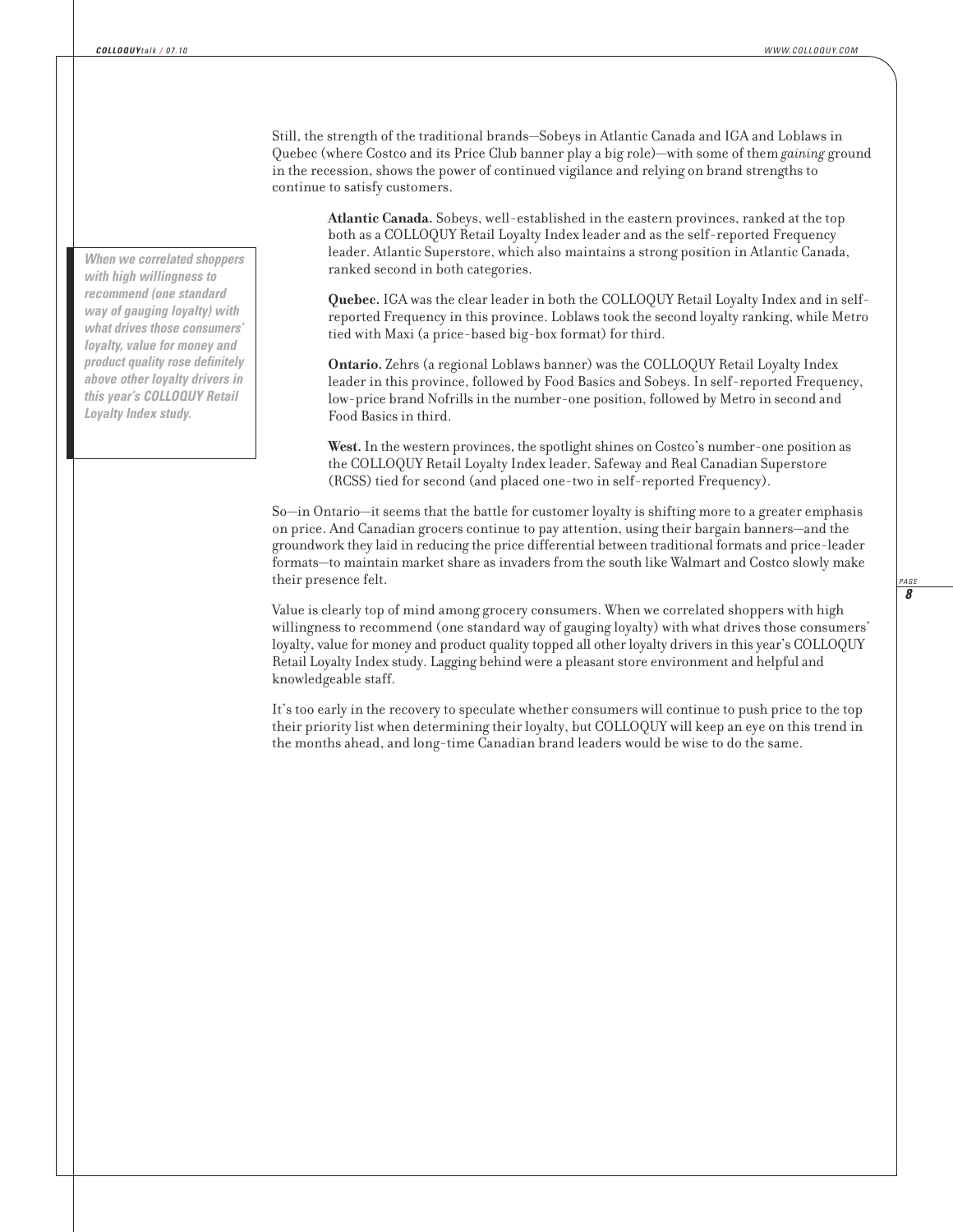#### *Retail Index 2: Personal Care Retailers*

#### *Exhibit 3*

#### *Personal Care Retailers Ranked by Purchase Frequency and Reported Loyalty, by Region*

| <b>Rank</b>    | <b>Most Frequent</b>                                                                         |                                      | <b>Index Leader</b>                                                | <b>Index</b> |  |  |  |
|----------------|----------------------------------------------------------------------------------------------|--------------------------------------|--------------------------------------------------------------------|--------------|--|--|--|
|                | Atlantic Canada: Newfoundland and Labrador, New Brunswick, Prince Edward Island, Nova Scotia |                                      |                                                                    |              |  |  |  |
| 1              | <b>Shoppers Drug Mart/Pharmaprix</b>                                                         | <b>Shoppers Drug Mart/Pharmaprix</b> |                                                                    |              |  |  |  |
| $\mathbf{2}$   | Sobeys                                                                                       |                                      | Walmart                                                            | 7.9          |  |  |  |
|                | <b>Quebec</b>                                                                                |                                      |                                                                    |              |  |  |  |
| 1              | Jean Coutu (PJC)                                                                             |                                      | Jean Coutu (PJC)                                                   | 8.6          |  |  |  |
| $\overline{2}$ | Walmart                                                                                      | tie-                                 | <b>Shoppers Drug Mart/Pharmaprix</b><br>Walmart                    | 8.5<br>8.5   |  |  |  |
| 3              | Other personal care retailer                                                                 |                                      |                                                                    |              |  |  |  |
|                | <b>Ontario</b>                                                                               |                                      |                                                                    |              |  |  |  |
| 1              | Shoppers Drug Mart/PharmaPrix                                                                | 8.4                                  |                                                                    |              |  |  |  |
| $\overline{2}$ | Walmart                                                                                      | tie.                                 | <b>Walmart Supercenter</b><br><b>Shoppers Drug Mart/Pharmaprix</b> | 8.3<br>8.3   |  |  |  |
| 3              | <b>Walmart Supercenter</b>                                                                   |                                      | <b>Rexall Pharma Plus</b>                                          | 8.2          |  |  |  |
|                | West: Manitoba, Saskatchewan, Alberta, British Columbia                                      |                                      |                                                                    |              |  |  |  |
|                | Walmart<br><b>Shoppers Drug Mart/Pharmaprix</b>                                              |                                      | Costco                                                             | 8.6          |  |  |  |
| 2              |                                                                                              |                                      | <b>Shoppers Drug Mart/Pharmaprix</b>                               | 8.4          |  |  |  |
| 3              | <b>Real Canadian Superstore (RCSS)</b><br>London Drugs                                       |                                      |                                                                    | 8.3          |  |  |  |

#### **Source:** 2010 COLLOQUY Retail Loyalty Index study, Canadian results **Frequency Questions:**

*• Which of the following retailers have you purchased from in the past 3 months? Please select all that apply. • And from which retailer do you purchase personal care items most often? Please select one only.*

**Loyalty Index Question:** *• Thinking about the personal care retailer you use most often; how "loyal" would you say you are to the retailer? Please use a scale from 1 to 10 where 1 means "not at all loyal" and 10 means "very loyal".*

#### *The Retail Landscape*

The story in the Personal Care category is similar to that in Grocery, but the evidence of encroachment from Costco and Walmart is more dramatic in this sector. As seen in Exhibit 3, Walmart regularly appears in both the self-reported Frequency and COLLOQUY Retail Loyalty Index rankings. The iconic Canadian brands are obviously feeling the bite of the Every Day Low Price approach from the U.S. giant. As the jobless rate continues to decline and the economy grows stronger, perhaps consumers will revert to previous loyalties, but retailers certainly cannot count on that happening. The canary in the mine is singing louder than ever, and brands hoping to retain—or regain—their standing within the marketplace had better hear the tune.

In Ontario, Walmart and Walmart Supercenter finished second and third in self-reported Frequency, a trend worth noting. And in the West, Costco placed as the number-one COLLOQUY Retail Loyalty Index leader—the same position that Costco holds in the Grocery category. Combine that with Walmart's position as the self-reported Frequency leader, and we see a clear indication that these discounters have become significant players in the Personal Care category.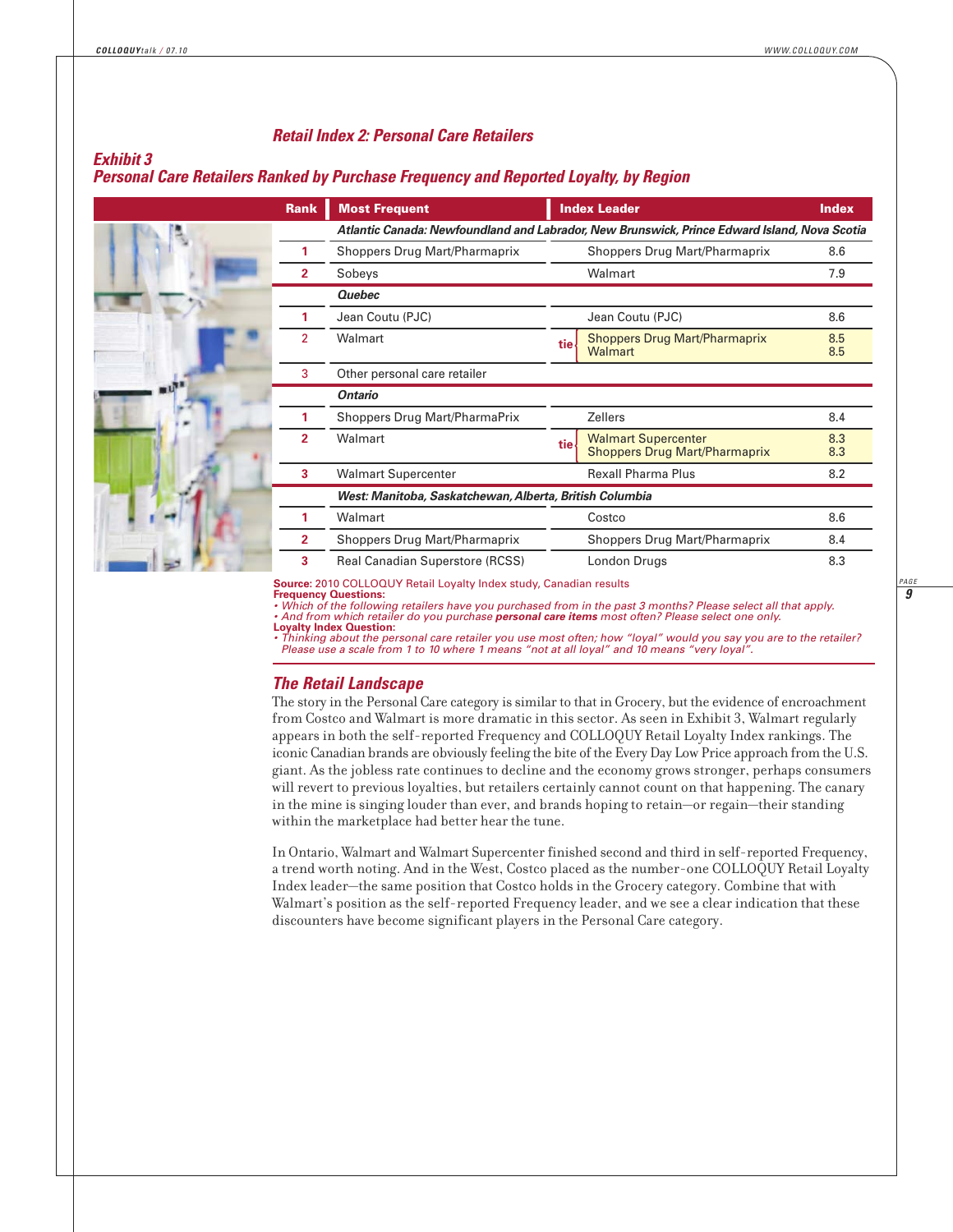#### *The Role of Loyalty Strategies*

There's also good news in that loyalty program sophistication remains a viable defense in the Personal Care category—particularly for programs that deliver solid value to price-conscious shoppers. Shoppers Drug Mart/Pharmaprix makes a consistently strong showing in both the COLLOQUY Retail Loyalty Index and in self-reported Frequency. Specifically, this chain was either first or second (by itself or tied) in the loyalty list in all Canadian regions.

The strength of Shoppers Drug Mart's showing is surely influenced by the chain's successful *Shoppers Optimum* loyalty program in which points earned are redeemable for discounts, and its *Shoppers Optimum PLUS* program introduced in 2008, which rewards its most-loyal shoppers with a diverse array of redemption opportunities.

In the Western provinces, Rexall offers customers the opportunity to earn *Aeroplan* miles. Similarly, Uniprix awards one *Aeroplan*mile for every dollar spent at their pharmacy locations in Quebec.

Several Personal Care retailers leverage their participation in the *AIR MILES Reward Program*. Jean Coutu (in Quebec), and *Rexall Pharma Plus* (in Ontario), Safeway (in the Western provinces) and Lawtons and Pharmasav (in the Atlantic provinces) are all sponsors in the *AIR MILES Reward Program*.

Note, too, another bit of evidence of loyalty defense: British Columbia-based London Drugs, with only 73 stores, played David among the Goliaths, and showed that it continues to hold the hearts of its customers with an emphasis on, as they describe it, "innovation, and a continued involvement in the communities we service" in the West. Granted, London Drugs is something of an unusual hybrid of pharmacy and electronics store and its model provides lessons not in specific format but in unique satisfaction of customer needs. Still, how long such beloved brands can continue to compete with Costco and Walmart remains to be seen.

#### *The Results*

As we focus on the COLLOQUY Retail Loyalty Index ratings for the Personal Care sector (see Exhibit 3), the following highlights are notable:

> **Atlantic Canada.** Shoppers Drug Mart/Pharmaprix also took the top spot as the COLLOQUY Retail Loyalty Index leader, ahead of Walmart. The margin between number-one and number-two was wider here than in any other region. In this region, as with Grocery, there was no clear third-place finisher.

**Quebec.** Pharmacy chain Jean Coutu (JCP) took the number-one spot in both the COLLOQUY Retail Loyalty Index and the self-reported Frequency rankings in this province. Walmart tied for second with Shoppers Drug Mart/Pharmaprix in Loyalty, and finished second in Frequency.

**Ontario.** In Ontario, there is a very close race with all three leaders claiming a very similar COLLOQUY Retail Loyalty Index score. Zellers, another discount banner, took the top spot as the COLLOQUY Retail Loyalty Index leader. Tied for second were Walmart Supercenter and Shoppers Drug Mart/Pharmaprix, which finished first in self-reported Frequency. Both Walmart and Walmart Supercenter made the self-reported Frequency list.

**West.**In the western provinces, Costco ranked a strong first as the COLLOQUY Retail Loyalty Index leader, with Shoppers Drug Mart/Pharmaprix finishing second and regional chain London Drugs placing third.

Despite the low-price incursions and the prospects for even greater competition, Personal Care retailers have considerable firepower to retain customers and customer loyalty on their terms. As an example, when we correlated Personal Care consumers who reported high willingness to recommend (as noted previously, one standard way of gauging loyalty) with what drives those consumers' loyalty, a pleasant store environment topped the list. That particular driver beat quality of product and value for money, both of which followed closely behind. It's not all about price—it's about what you deliver and how you deliver it.

*Despite the low-price incursions and the prospects for even greater competition, Personal Care retailers have considerable firepower to retain customers and customer loyalty on their terms. It's not all about price—it's about what you deliver and how you deliver it.*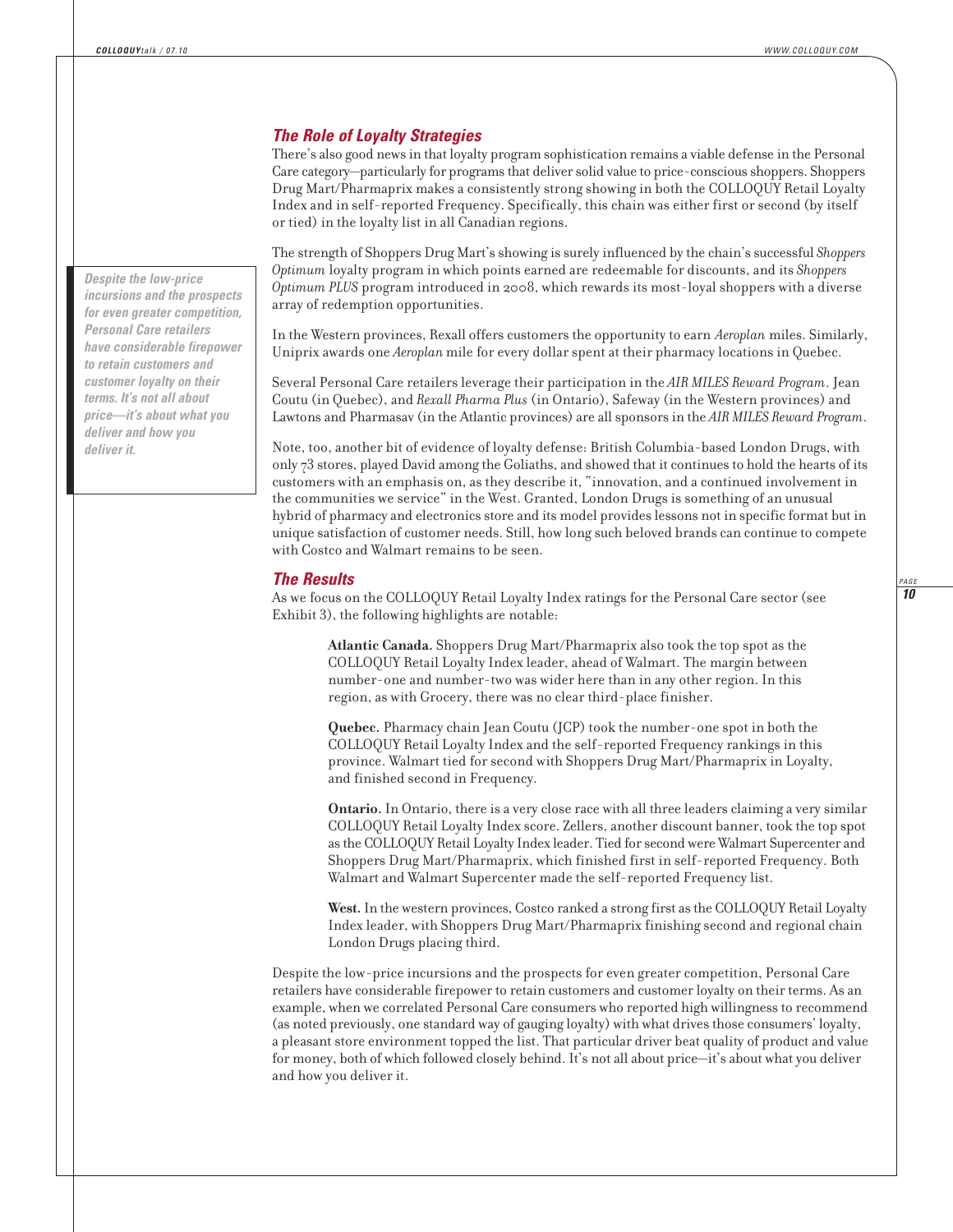## *Part II: What Price Loyalty?*

Complaints about Walmart entering a market and driving out the mom-and-pop stores are an old story in the States. Many a corner grocery and drugstore on Main Street USA has closed its doors not long after Walmart moved in, planting a big box featuring Every Day Low Prices just outside of town. More recently, the price clubs, such as Costco, have eaten their share of the small fry. And the market domination didn't stop with the small retailers—the mass-merchant clout of the big-boxes has had serious impact on major chains. The largest grocer in the U.S. by sales is, yes, Walmart.

On Main Street Canada and beyond, that scenario has been slower to evolve, but in this survey we are beginning to see it play out. The performance of low-price banners—Canadian brands as well as Walmart and Costco—in the 2010 COLLOQUY Canadian Retail Loyalty Index survey indicates that consumers in the time of the Great Recession refocused their purchase choices on price. In one portion of our survey, consumers told us that directly.

In a previous COLLOQUY study conducted in 2008, we asked Canadian consumers how they define loyalty, segmenting the results among the following demographic groups:

- **General Population:** A weighted representation of each of the five specific segments and other segments not covered below—essentially serving as a control group, representative of the entire Canadian adult population.
- **The Affluent:** Male and female heads of households with annual incomes of CDN\$125,000 or greater.
- **Young Adult segment:** Respondents age 18 to 25.
- The Senior segment: Respondents age 60 or older.
- **Core Women segment:** Female respondents 25 to 59 with an annual income between CDN\$50,000 and CDN\$125,000.
- **Quebecers.** Adult residents of Quebec.

We asked respondents an open-ended question about their definition of loyalty and the primary determinants of their loyalty in general. Respondents were allowed to answer anything—"Please type in as much as you would like to." Their responses were coded into related categories.

In 2008, with the exception of the Young Adult segment, all demographics ranked Customer Service as the most important factor in gaining and keeping their loyalty. Competitive Price finished a distant second.

In our 2010 COLLOQUY Retail Loyalty Index, we included the same question and the same method ology. This time around, consumers in the General Population ranked Competitive Price as the number-one factor in determining their loyalty. Exhibit 4 ranks the most frequently cited response categories from the 2010 study, revealing an overwhelming shift from prioritizing Customer Service toward prioritizing price—which explains why we see so many low-priced banners at the top of the charts while some iconic banners have slipped.

*The performance of lowprice banners—Canadian brands as well as Walmart and Costco—in the 2010 COLLOQUY Canadian Retail Loyalty Index survey indicates that consumers in the time of the Great Recession refocused their purchase choices on price. In one portion of our survey, consumers told us that directly.*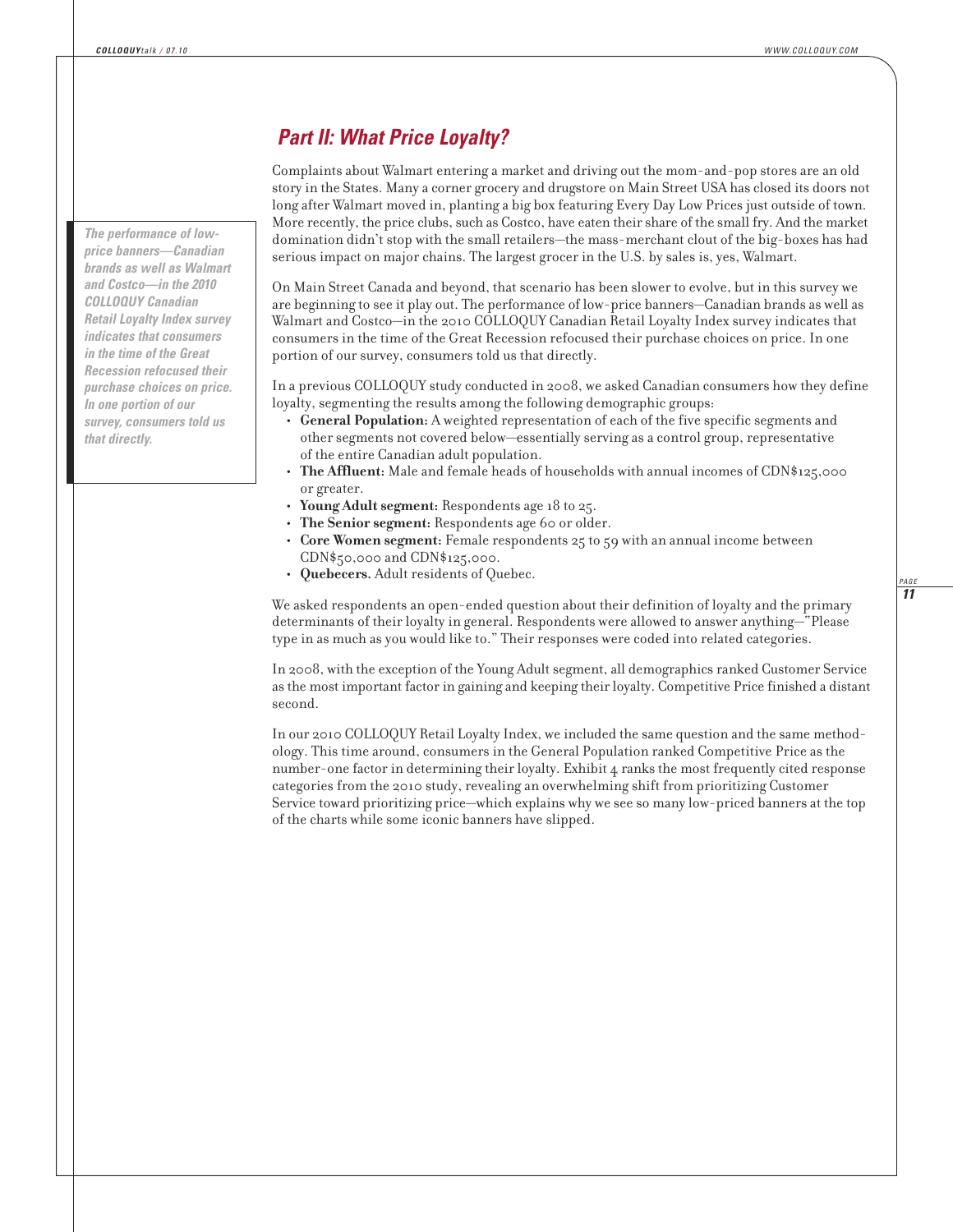*12 PAGE*

### *Exhibit 4*

#### *Consumer-Reported Factors of Loyalty to Retailer Types, by Demographic Segment (Open-Ended Response)*

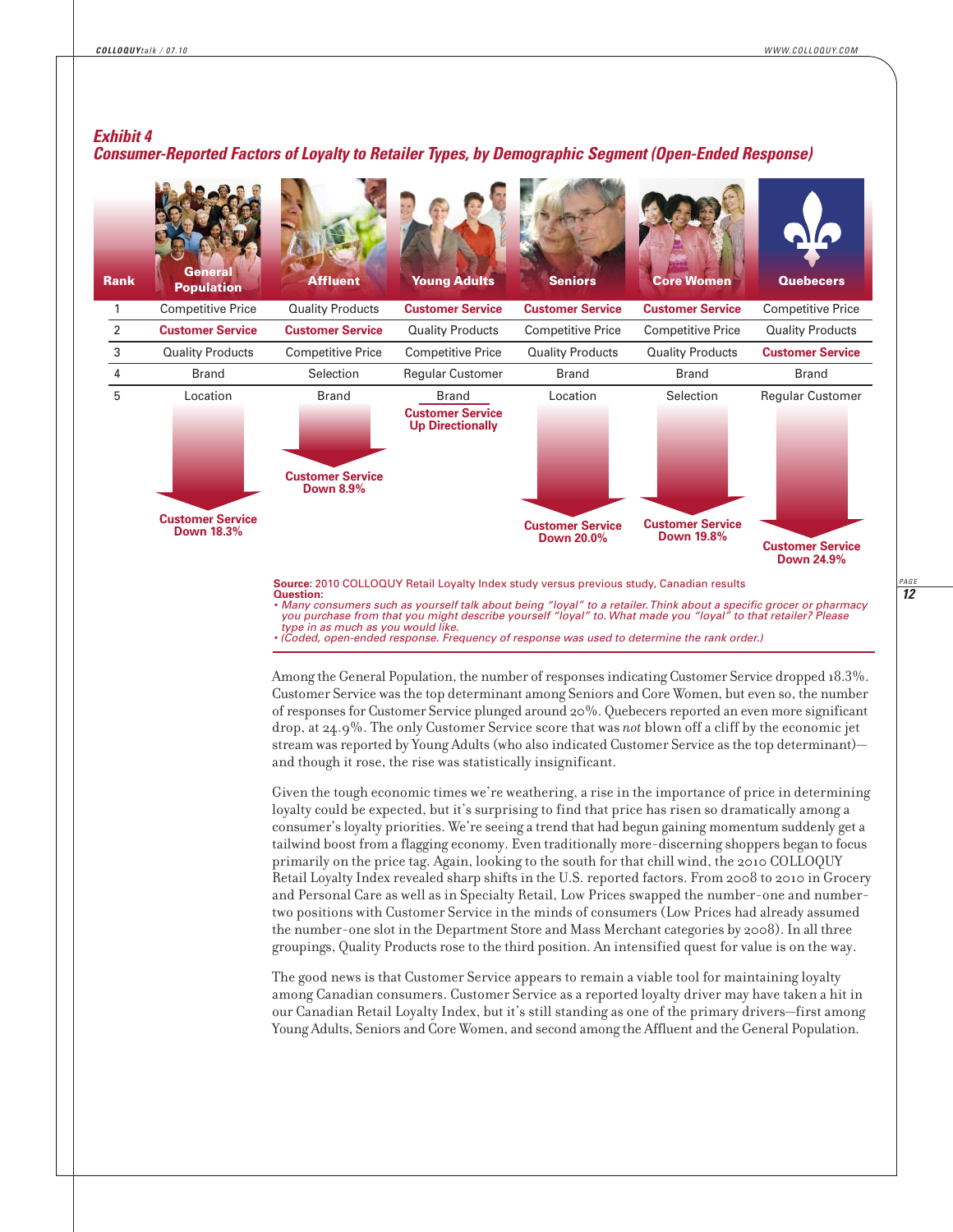The 2010 COLLOQUY Canadian Retail Loyalty Index also repeats a directed-choice question from the 2008 study, inquiring about consumer rankings of what demonstrates loyalty to a retailer. We asked:

**"Total Shopping"** is a retailer of groceries, personal care items and medications. Please read all eight customer experiences below and indicate for each how loyal you think that the customer is to **"Total Shopping"**. *Please use a scale from 1 to 25 where 1 means "not at all loyal" and 25 means "very loyal". You can pick any number from 1 to 25 for each experience, but cannot use the same number twice.*

- **•** Rachel tells family/friends to go to "Total Shopping" **(Note: This response was categorized as "Willingness to Recommend")**
- **•** Shannon spends about half her budget at "Total Shopping" and uses several other retailers for the rest **(categorized as "Spend Distribution")**
- **•** Jennifer shops at "Total Shopping" mainly because it is close to home
- **•** Monica shops at "Total Shopping" only if there are deals or sales **(categorized as "Sale Shopper")**
- **•** Chris shops at "Total Shopping" even though it is more expensive **(categorized as "Non-Price Conscious")**
- **•** Pat has been shopping at "Total Shopping" for over 10 years **(categorized as "Years With Retailer")**
- **•** Suzie shops at "Total Shopping" because she is very familiar with the products they carry and where they are located in the store **(categorized as "Familiarity")**
- Joan shops at "Total Shopping" because the staff know her and treat her like a valued customer" **(categorized as "Staff Quality")**

Results comparing the responses appear in Exhibit 5A. With two exceptions, the reported perception of loyalty demonstration by all categories of behavior remained stable from survey to survey. Those exceptions: Location, with an 11.7% jump in mean score (efficiency of shopping and reduced gas costs, perhaps?), and the far more significant 22.0% jump in mean score in Sale Shopper. Consumers increasingly associate price devotion with brand devotion.

#### *Exhibit 5A*

*Consumer Rankings of What Demonstrates Loyalty to a Retailer (Choice-Directed Response) 2010 Versus 2008, Canada*

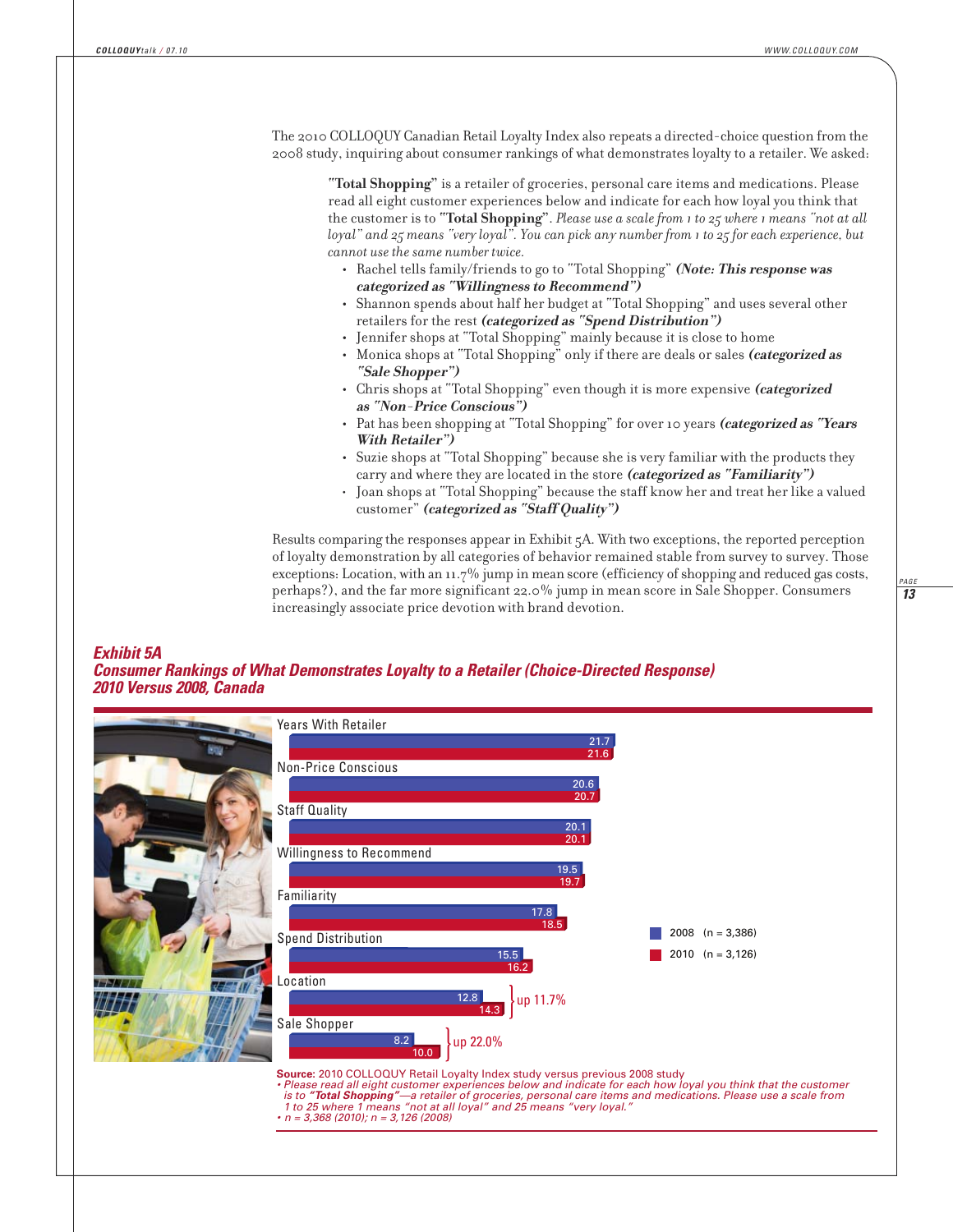*14 PAGE*

Once again, looking south for the potential of continued wind chill effects, this trend mirrors the perceptions of the behaviors that constitute demonstrations of loyalty among U.S. respondents. In Grocery and Personal Care, the jumps in Location and Sale Shopper were 12.4% and 25.0% respectively (and were 15.0% and 22.7%, respectively, in the Department Store and Mass Merchant verticals). A harbinger of chilly breezes? Perhaps. Exhibit 5B compares the 2010 U.S. and Canadian rankings of what demonstrates loyalty to a retailer. Across the board, the categories' mean scores are remarkably similar—and in the case of Sale Shopper, perhaps alarmingly similar.

#### *Exhibit 5B*

*Consumer Rankings of What Demonstrates Loyalty to a Retailer (Choice-Directed Response) Canada Versus U.S.*



**Source:** 2010 COLLOQUY Retail Loyalty Index study, U.S. and Canadian results

*• Please read all eight customer experiences below and indicate for each how loyal you think that the customer is to "Total Shopping"—a retailer of groceries, personal care items and medications. Please use a scale from 1 to 25 where 1 means "not at all loyal" and 25 means "very loyal." • n = 3,368 (Canada); n= 3,308 (U.S.)*

With the Canadian unemployment rate still at 8.1% as of May 2010, according to Statistics Canada, it's too soon to tell if the shift in loyalty priorities is simply a symptom of a weak economy or evidence of what experts are calling "The New Frugality," a phrase suggesting that consumers have taken to heart the lessons learned about unbridled spending in the previous ten to fifteen years. Retailers certainly are playing to those lessons, characterizing their low prices not as "cheap" but as "smart." Even Walmart, the king of bargain shopping, shifted their familiar "Always low prices" slogan to "Save Money. Live Better." Retailers seem to be hearing the message as they have been pushing their bargain banners. For example, Zellers, the mass merchandiser owned by the esteemed Hudson's Bay Company, has moved away from its long-time slogan—"Where the lowest price is the law. Everyday." Zellers has taken a new approach featuring private-label lines of merchandise backed by the slogan "We've checked the price," suggesting that the consumer is making a savvy selection based on value. From such phrasing, consumers can infer that they're getting the best deal without sacrificing the quality of what they purchase for themselves and their families, and that they've made a smart, informed decision and saved money.

In an April 2010 white paper co-produced by American Express and COLLOQUY parent LoyaltyOne titled "Canadian Shopping and Spending Attitudes," LoyaltyOne President Bryan Pearson sums up the current situation: "Canadians are now much more careful and deliberate about how they spend their money . . . . Before people hand over their money, they are asking themselves fundamental questions. They are very aware that 'I am the customer, and you've got to work harder for my business and even harder still if you expect to create a genuine and lasting relationship with me."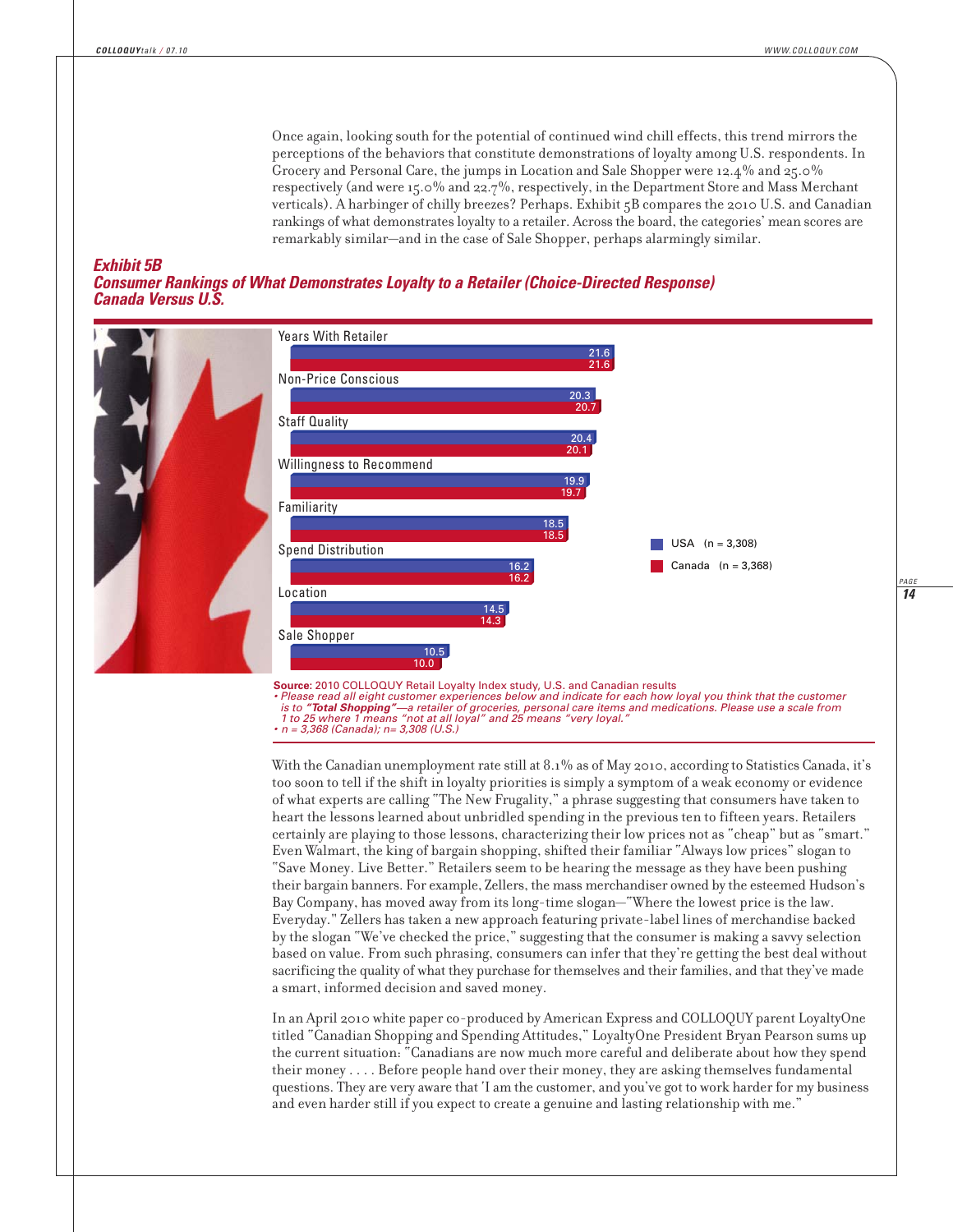#### *In a sense, location north or south of the border has little impact on the basic principles of withstanding the economic wind chill. Retailers must bundle up to face the elements. This doesn't mean fighting ice with ice, however.*

## *Part III: Post-Recession Prescription for Canadian Retailer Prosperity*

In a sense, location north or south of the border has little impact on the basic principles of with standing the economic wind chill. Retailers must bundle up to face the elements. This doesn't mean fighting ice with ice, however. There can only be one true winner in the EDLP approach. After all, there can only be one low-price "leader." More important, trying to match that EDLP game is, at best, coun ter productive and, at worst, damaging in the long-term as consumers are further conditioned to expect discounts and barebones pricing in addition to the expectations they already have of their favorite brands.

How, then, can conventional retailers hold onto current customers or regain customers they may have lost during the recession? The following are essential components of a strategy for retailers who understand that price does not trump all.

- **Be wise about where you can win.** It's essential that you strive to be number-one at what you can. After all, few retailers have the scale to combat Walmart at their EDLP approach, when their business models are so well-honed at wringing every penny out of operational efficiencies. However, can you win with the best selection? The best in-store service? Or—even better—can you win by being the best at really knowing your most profitable customers and what they want?
- **Adapt your value proposition to deliver more value.** You may not be able to beat the low-price leader in hand-to-hand combat on the lowest prices, but while the recession hangs on, consider promotional elements in your offering to your best customers. For example, the convenience of automated couponing or guaranteed sales prices can bolster the value customers derive from your program. Also, consider the role of partnerships—whether that be partnerships with your merchants or noncompetitive companies—in augmenting the value customers receive in return for their loyal shopping behavior.
- **Collect the customer data you need to succeed.** To drive loyalty success throughout the enterprise, make sure you cast a wide net and collect the customer data you need. The enterprise loyalty vision, as COLLOQUY has laid out, is built on the foundation of customer-specific data and leveraging insights that can fuel effectively relevant communications, pricing and product selection for your most-profitable customer segments.
- **Get intimate with customer insights.** The days of using customer-specific data to simply drive targeted offers are now relics of a simpler time. The global economy and one that is struggling to right itself—demands a more-comprehensive approach to win at customer intimacy. With analytical insights about your most profitable customers in hand, you must work to adapt your product mix to keep them happy and coming back. Think about how you can adapt your pricing strategy to lead with low prices on the right products for those customers without eroding overall profit margins.
- **Look local.** While consumers viewing "location" as an increasingly important loyalty driver could be considered a negative—another chirp from the canary in the mine warning of devotion to frugality—it can also be seen as a strong actionable positive. Canadians demonstrate pride in their homeland businesses. Make consumers even prouder of your success and history by more vigorously analyzing and serving their needs and their pursuit of value. Examine additional marketing possibilities within a tighter range of your retail locations' footprints to court nearby customers who have not shopped with you, or who have shopped with you infrequently. Look to the data to identify such opportunities within to reactivate or encourage greater activity from best customers within closer physical proximity.

Evidence points to the staying power of the new customer frugality borne of tight times, financial setbacks and a lingering public malaise—even if those factors aren't as prevalent among Canadian consumers as they are among U.S. consumers. As those factors begin to dissipate, a certain level of frugality and price-consciousness will remain with customers. But frugality needn't communicate cheapness. Rely on your strengths to deliver increased value propositions to satisfy the new frugality in the *most critical categories for your best customers.* Win in delivery of superior service or selection for *those customers that contribute the most to your bottom-line.* Through that combination, your customers will recognize that they're ultimately coming out ahead.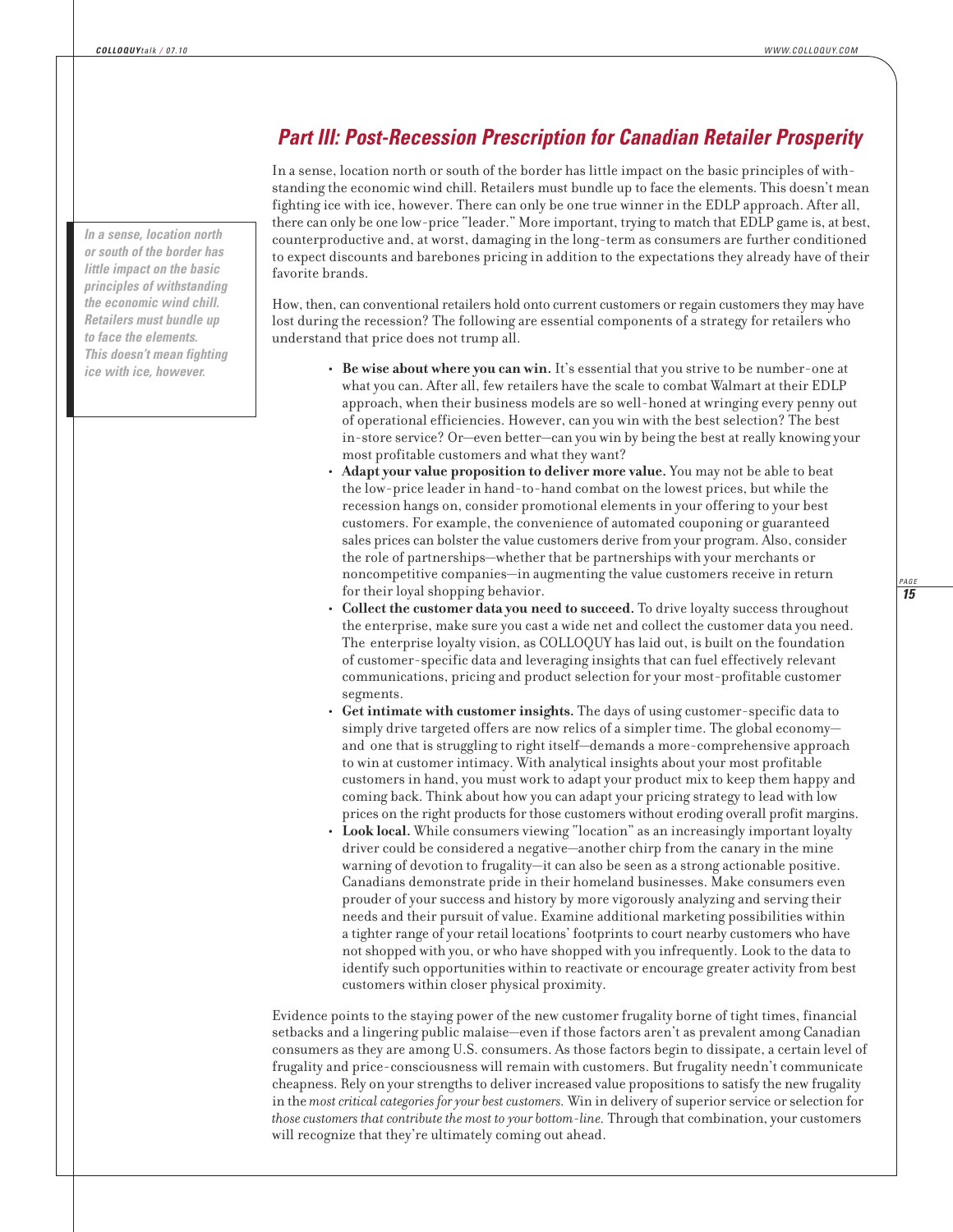## *Appendix: Notes on Survey Design*

The COLLOQUY Retail Loyalty Index, introduced in 2008, asks consumers to name the brands to which they feel the strongest loyalty, and seeks to learn more about the drivers of that loyalty, regardless of the presence or structure of a formal customer loyalty program.

The 2010 Index surveyed 3,500 U.S. consumers and 3,500 Canadian consumers. Respondents received email invitations to complete an online survey regarding their definition of retail store loyalty and their opinions about and reasons for professing loyalty to their favorite retailers. Respondents received a series of questions in two categories:

- **•** Open-ended questions designed to understand and create a consumer-driven definition of retail loyalty. These questions asked respondents to think about retailers to which they felt loyal and then to elaborate on the fundamental reasons behind that loyalty.
- **•** Response-driven questions designed to understand from which retailers respondents purchased most often, what behavior they exhibited in their loyalty to those retailers, and what influencers they most closely related to their loyalty.

We designed the research questionnaire to specifically explore standard retail archetypes in four categories: Grocery, Personal Care, Department Store and Mass Merchant. We also included select mass merchandisers and membership clubs that sell grocery products.

We then took the survey data and analyzed it to answer the following questions:

- **•** How do consumers define the concept of retail loyalty?
- **•** At which retailers do consumers shop most often?
- **•** To which specific retailers are consumers most loyal? How do these retailers compare to those at which consumers shop most frequently?
- **•** What are the fundamental elements of the retail experience that drive store loyalty? (In other words, why are consumers most loyal to specific retailers?—selecting from 11 possible attributes.)
- **•** What specific consumer behaviors are most illustrative of loyal customers?
- **•** Which defined drivers are most closely correlated with brand loyalty?

In reviewing the "Index Leader" data in this white paper, readers should bear in mind that the sample size varies for each retailer and is not always representative of that region's population as a whole. Still, these retailers were cited by enough of our respondents that we feel it appropriate to acknowledge their performance in the loyalty arena.